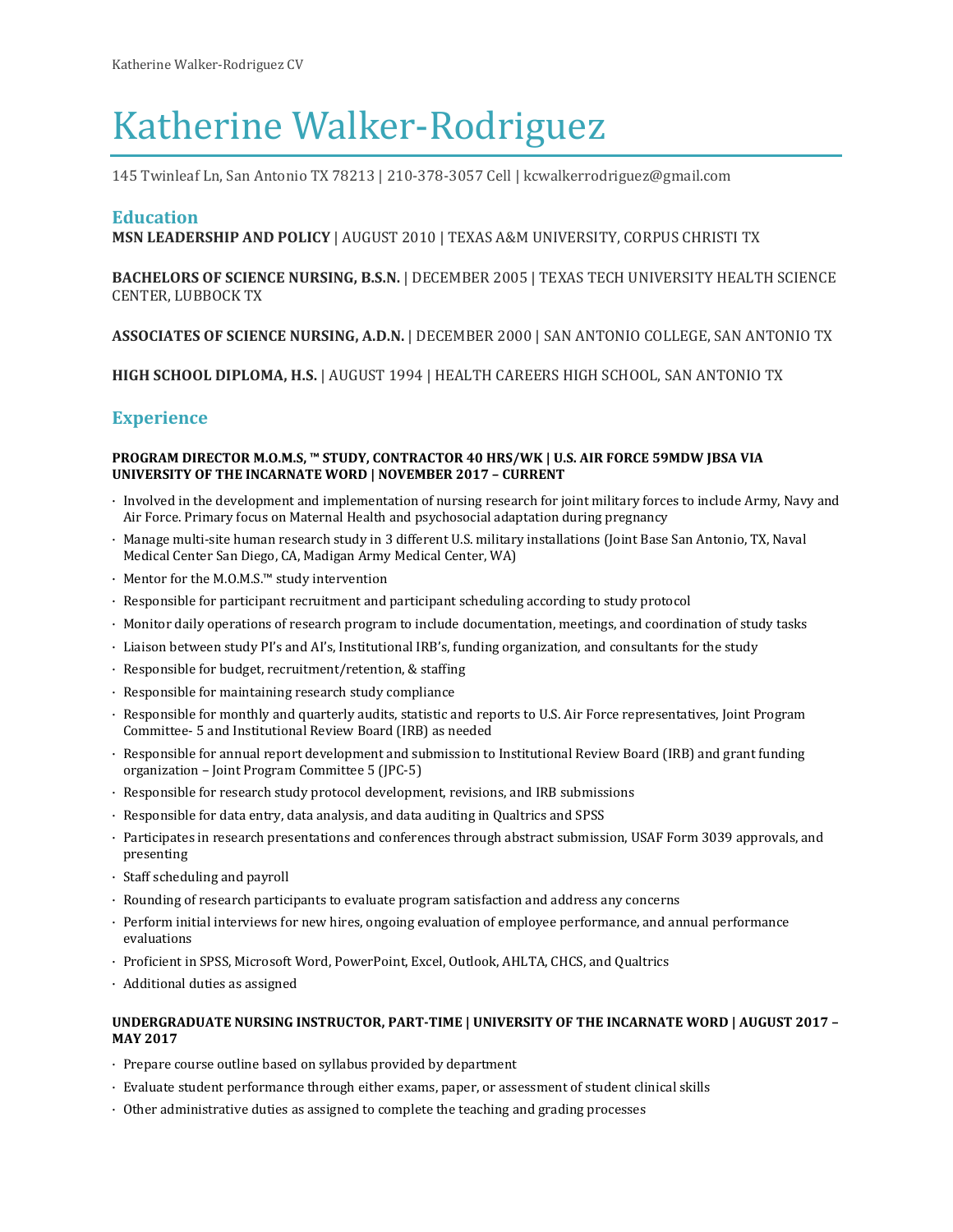## **REGISTERED NURSE EMERGENCY DEPARTMENT (ED), PER DIEM | RESOLUTE HEALTH HOSPITAL | APRIL 2014-MAY 2019**

- · Provides professional nursing care for assigned patients in the 26-bed emergency room from newborn to geriatric population
- · Triages each patient and determines priority of care based on physical, psychological and social needs
- · Monitors patient flow through the emergency care system
- · Performs focused assessment of chief complaints of each patient in a timely manner according to ESI 5-Level Triage guidelines
- · Patient satisfaction duties to include rounding, conflict resolution, and professional bedside manner
- · IV/IO insertion, blood sampling draws, medication administration, ventilation/airway management, central line and Aline management, splinting, trauma stabilization and trauma charting
- · Assist with I&D, sutures, casting, conscious sedation, and post-op recovery
- · Trauma nurse certified, trained in disaster management
- · Computerized documentation on AllScripts

#### **PROGRAM DIRECTOR M.O.M.S, ™ STUDY, CONTRACTOR 32 HRS/WK | U.S. AIR FORCE 59MDW JBSA VIA GENEVA FOUNDATION, TACOMA WA | SEPTEMBER 2012 – NOVEMBER 2017**

- · Involved in the development and implementation of nursing research for the Air Force. Primary focus on Maternal Health and psychosocial adaptation during pregnancy
- · Mentor for the M.O.M.S.™ study intervention
- · Responsible for participant recruitment and participant scheduling according to study protocol
- · Monitor daily operations of research program to include documentation, meetings, and coordination of study tasks
- · Liaison between study PI's and AI's, Institutional IRB's, funding organization, and consultants for the study
- · Responsible for budget, recruitment/retention, & staffing
- · Responsible for maintaining research study compliance
- · Responsible for monthly audits, statistic and reports to U.S. Air Force representatives and Institutional Review Board (IRB) as needed
- · Responsible for annual report development and submission to Institutional Review Board (IRB) and grant funding organization – TriService Nursing Research Program (TSNRP)
- · Responsible for research study protocol development, revisions, and IRB submissions
- · Responsible for data entry, data analysis, and data auditing in SPSS
- · Participates in research presentations and conferences through abstract submission, USAF Form 3039 approvals, and presenting
- · Staff scheduling and payroll
- · Rounding of research participants to evaluate program satisfaction and address any concerns
- · Perform initial interviews for new hires, ongoing evaluation of employee performance, and annual performance evaluations
- · Proficient in SPSS, Microsoft Word, PowerPoint, Excel, Outlook, AHLTA, CHCS
- · Additional duties as assigned

## **DIRECTOR OF EMERGENCY DEPARTMENT (ED), 40 HRS/WK, SALARY | NORTHEAST METHODIST HOSPITAL- SAN ANTONIO- LIVE OAK, TX | FEBRUARY 2011 – NOVEMBER 2012**

- · Monitored ED metrics, created business plans and presented ongoing process improvements recommendations to senior leadership regarding department operations
- · Managed daily operations of Level 4 Trauma facility/28 bed ED
- · Daily management of ED staff: rounding of employees, performance counseling, evaluations, hiring/terminations, scheduling & payroll (approximately 100 employees)
- · Implemented ED throughput initiatives utilizing HCA's ED Playbook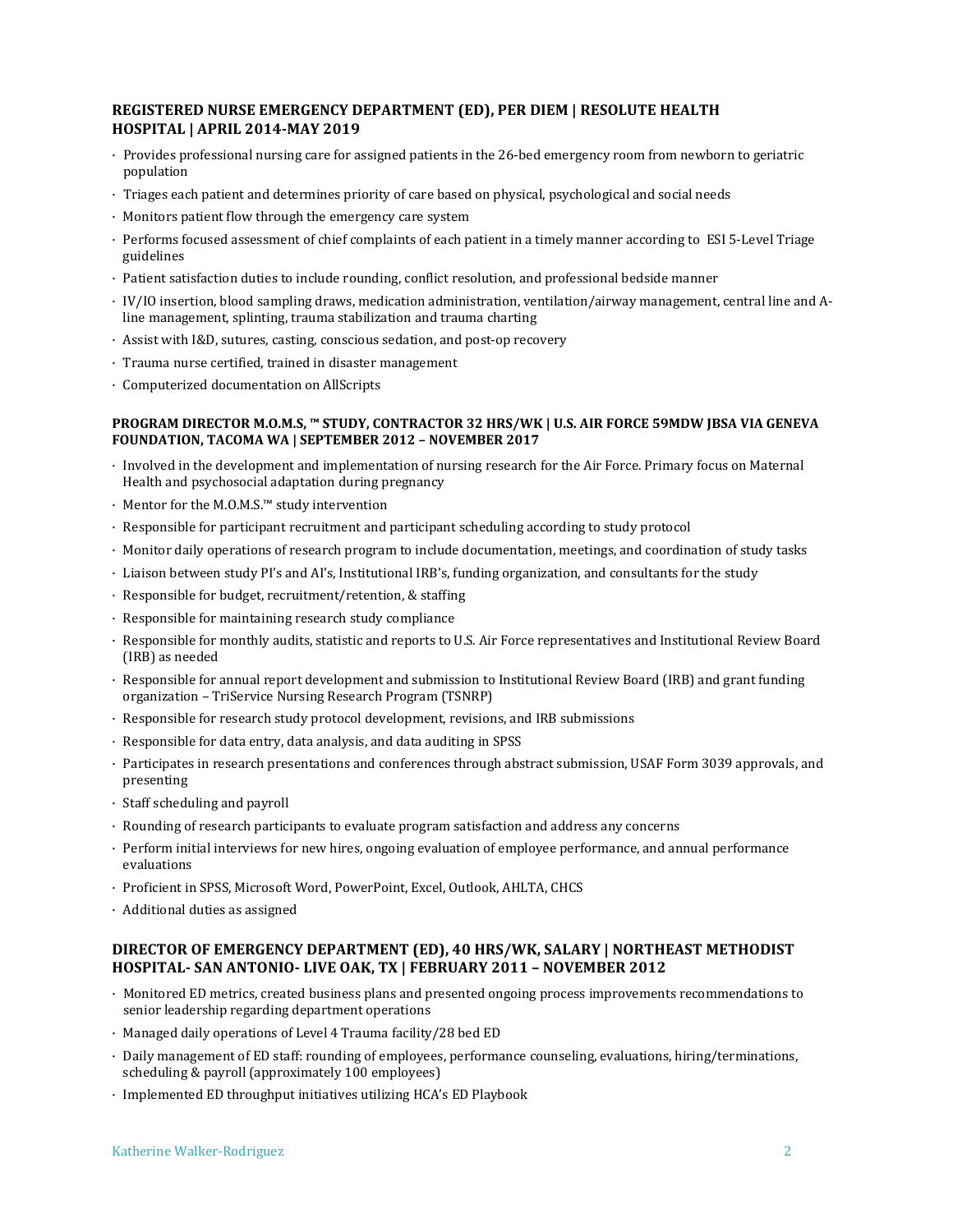- · Reduced LPMSE from 4% to <1%
- · Increased daily volume from average 150 to 180 patients/day
- · Decreased ED metrics by improving department patient flow processes and implemented computerized documentation
- · Successfully completed Level 4 trauma re-designation, collaborated with division trauma department on improving ongoing trauma chart review process
- · Worked collaboratively with Emergency Department Medical Director regarding nurse-physician relationships, conflict resolution with patients, and department strategic planning
- · Work directly with Chief Nursing Officer on fiscal year budget, cost saving measurements and business plans
- · Submit monthly department statistics and reports to senior leadership
- · Daily rounding of patients, patient callbacks, service recovery to improve Gallup patient satisfaction scores
- · Development of policy and procedures
- · Scheduling and payroll, rounding of employees, and performance counseling
- · Performing initial interviews for new hires, ongoing evaluation of employee performance, and annual evaluations
- · Proficient in computerized documentation system Meditech

#### **DIRECTOR OF EMERGENCY DEPARTMENT, 40 HRS/WK, SALARY | GUADALUPE REGIONAL MEDICAL CENTER, SEGUIN, TX | MAY 2008 – JANUARY 2011**

- · Involved in the development, construction, and opening of the emergency department expansion from 9 beds to 26 beds
- · Maintained Level 4 trauma designation and worked with trauma coordinator on trauma process improvements and ongoing chart reviews
- · Worked collaboratively with Emergency Department Medical Director regarding nurse-physician relationships, conflict resolution with patients, and department strategic planning
- · Monitoring daily operations for Emergency Department
- · Worked directly with Chief Nursing Officer on fiscal year budget and cost savings measurements
- · Submit monthly department statistics and reports to senior leadership
- · Scheduling and payroll, rounding of employees, and performance counseling
- · Daily rounding of patients, patient callbacks, service recovery to improve Press Ganey patient satisfaction scores
- · Development of policy and procedures
- · Performing initial interviews for new hires, ongoing evaluation of employee performance, and annual evaluations

#### **CLINICAL NURSING LEAD APPLICATION ANALYST, INFORMATION MANAGEMENT- NURSING INFORMATICS, 40 HRS/WK | CHRISTUS HEALTH, HOUSTON, TX | APRIL 2005 – APRIL 2008**

- · Managed a team of associates responsible for planning, building, training, and implementing Meditech Clinical Nursing documentation throughout the corporation (Houston, Beaumont, San Antonio, & Lake Charles, LA)
- · Manage assigned resources using work plans, staff meetings, action plans, & time sheets
- · Facilitate in conflict resolution
- · Part of a collaborative team that identifies & recommends various options for standardizing workflow process in various hospital departments through the implementation of computerized documentation systems
- · Communicated with senior leadership and corporate directors on issues relating to current projects assigned
- · Experience in implementation of projects from analysis, testing, execution, to remedial support
- · Lead trainer for hospital staff. Duties included training material development, developing and implementing training schedules, in-class training sessions, presenting at new hire orientations

| Registered Nurse, Emergency Department, per diem                  |                           |
|-------------------------------------------------------------------|---------------------------|
| Guadalupe Regional Medical Center, Seguin, TX                     | March 2004 - April 2008   |
| Registered Nurse, Emergency Department, Tele, Med/Surg, 36 hrs/wk |                           |
| Christus Santa Rosa Medical Center, San Antonio, TX               | October 2002 - April 2008 |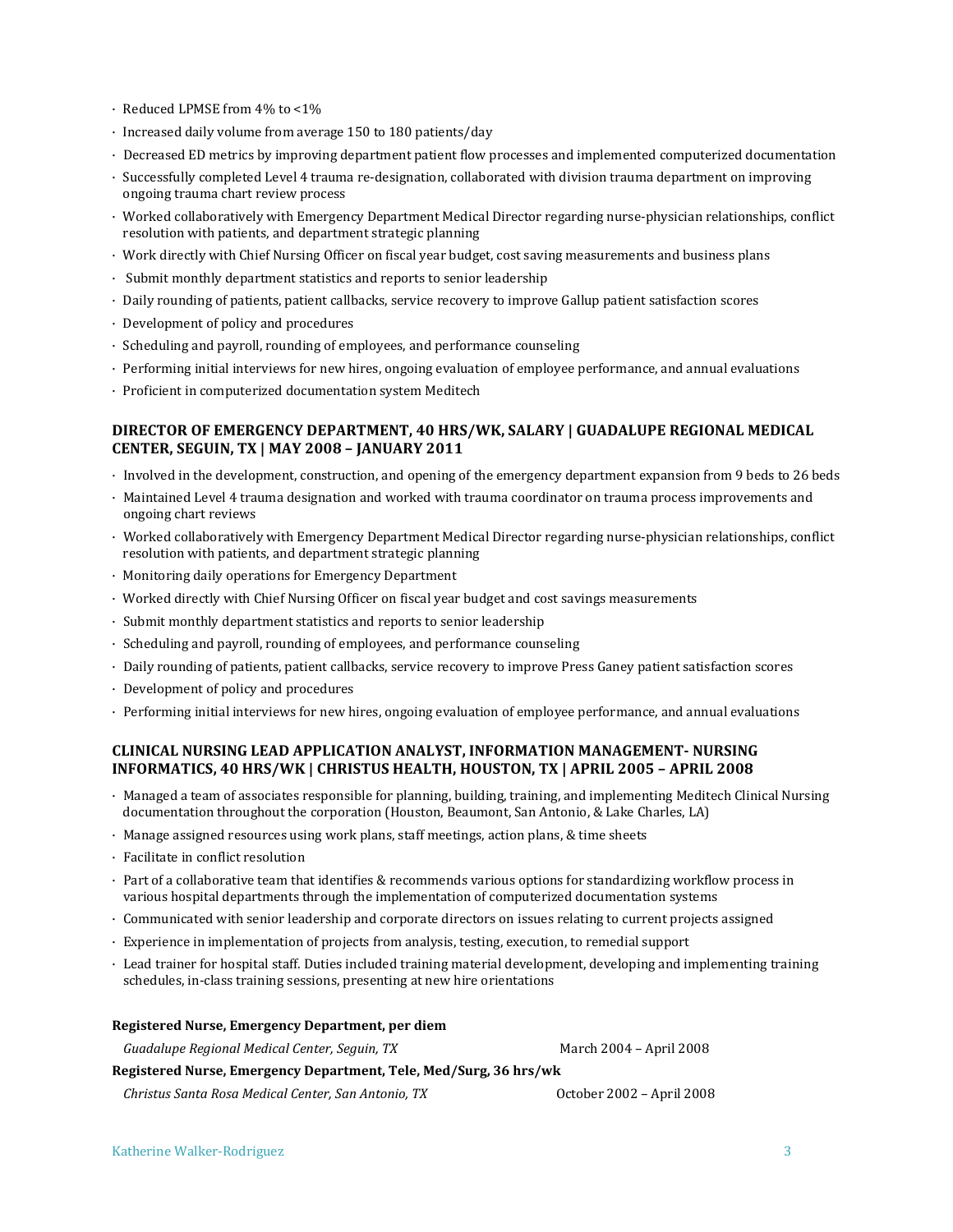#### **Registered Nurse, Case Manager, 40 hrs/wk**

*Optima Care Home Health, San Antonio, TX*  $S_{\text{e}}$  September 2002 – February 2005

**Registered Nurse, Nurse Traveler, 40 hrs/wk**

*Medstaff, Philadelphia, PA* December 2001 – September 2002

# **Publications and Presentations**

**October 2019** - Weis, K. L., Walker, K. C., Chan, W., Yuan, T. T., & Lederman, R. P. (2019). Risk of preterm birth and infant low birthweight in military women with increased pregnancy-specific anxiety. *Military Medicine.*  DOI: 10.1093/milmed/usz399

**September 2019 –** Dols, J., Beckmann-Mendez, D., McDow, J., Walker, K., Moon, M. (2019). Human trafficking victim indentification, assessment and intervention strategies in south texas emergency departments. *Journal of Emergency Nursing, 45(5), In-Press*, DOI: <https://doi.org/10.1016/j.jen.2019.07.002>

**June 2019 -** Beckmann-Mendez, D., Dols, J.D., Moon, M., Walker, K.C., & McDow, J. (2019). Human Trafficking Victims: Identification, Assessment, and Intervention in South Texas Emergency Departments. *30th International Nursing Research Congress: Theory-to-Practice: Catalyzing Collaborations to Connect Globally Proceedings.* [http://hdl.handle.net/10755/17360](https://nam03.safelinks.protection.outlook.com/?url=http%3A%2F%2Fhdl.handle.net%2F10755%2F17360&data=02%7C01%7Ckcwalker%40uiwtx.edu%7C1332b824122143f651be08d7d7068fb5%7C0625d309c5bc41209828ea3d7071af19%7C0%7C0%7C637214295786470564&sdata=5EpLAUJAsHwmbFRmf87EVnSPkmflFEegufAwya6SPKA%3D&reserved=0)

**April 2019 -** McDow, J., Dols, J.D., Beckmann-Mendez, D., Moon, M., and Walker, K.C. (2019). Strategies to obtain a statistically valid sample for a South Texas human trafficking research study. *Celebrating Nursing Students Introduction of Primary Care Projects*, San Antonio, TX.

**April 2019** - Dols, J., Beckmann-Mendez, D., Moon, M., Walker, K.C., McDow, J. (2019) *Identifying, Assessing, and Interviewing for Human Trafficking Victims* (Panel presentation, 3rd Annual Service Learning Showcase – Research Week, University of the Incarnate Word, San Antonio, TX 10 April, 2019).

**April 2019** – McDow, J., Dols, J., Beckmann-Mendez, D., Walker, K.C., & Moon, M. (2019). *Strategies to Obtain a Statistically Valid Sample for a South Texas Human Trafficking Research Study* (Poster, 3rd Annual Service Learning Showcase – Research Week, University of the Incarnate Word, San Antonio, TX 10 April, 2019).

**April 2019** – Dols, J.D., Beckmann-Mendez, D., Moon, M., Walker, K.C., & McDow, J. (2019). Human Trafficking Identification, Assessment, and Intervention Strategies. *2019 Service Learning Conference*, University of the Incarnate Word, San Antonio, TX.

**April 2019** – Dols, J.D. & Walker, K.C. (2019-04). Gulf South Service Learning Panel. *2019 Service Learning Conference*, University of the Incarnate Word, San Antonio, TX.

**April 2019** - Dols, J.D., Beckmann-Mendez, D., Moon, M., Walker, K.C., & McDow, J. (2019). *Service Learning: Human Trafficking Identification, Assessment, and Intervention Strategies*. (Presentation at the 2019 Gulf-South Summit Service Learning & Civic Engagement Through Higher Education, Sam Houston State University, Huntsville, TX. April 3-5, 2019).

**March 2019 –** Weis, K., Killian, J., Walker, K. (2019). *"Considerations for Conducting DoD – Sponsored Research with Military Populations"*. (Panel Presentation, 40th Annual Meeting & Scientific Sessions of the Society of Behavioral Medicine (SBM), Washington, D.C. 6 Mar-9 Mar, 2019).

**February 2018** - Weis, K., Walker, K., Paden, R., & Chan, W. (2017). *Maternal Prenatal Anxiety and Active Duty Status Predict Low Birthweight and Preterm Birth in a Military Sample"* (poster, 11th Annual Office of Graduate Research Studies Poster Night, University of the Incarnate Word, San Antonio, TX 21 Feb, 2018).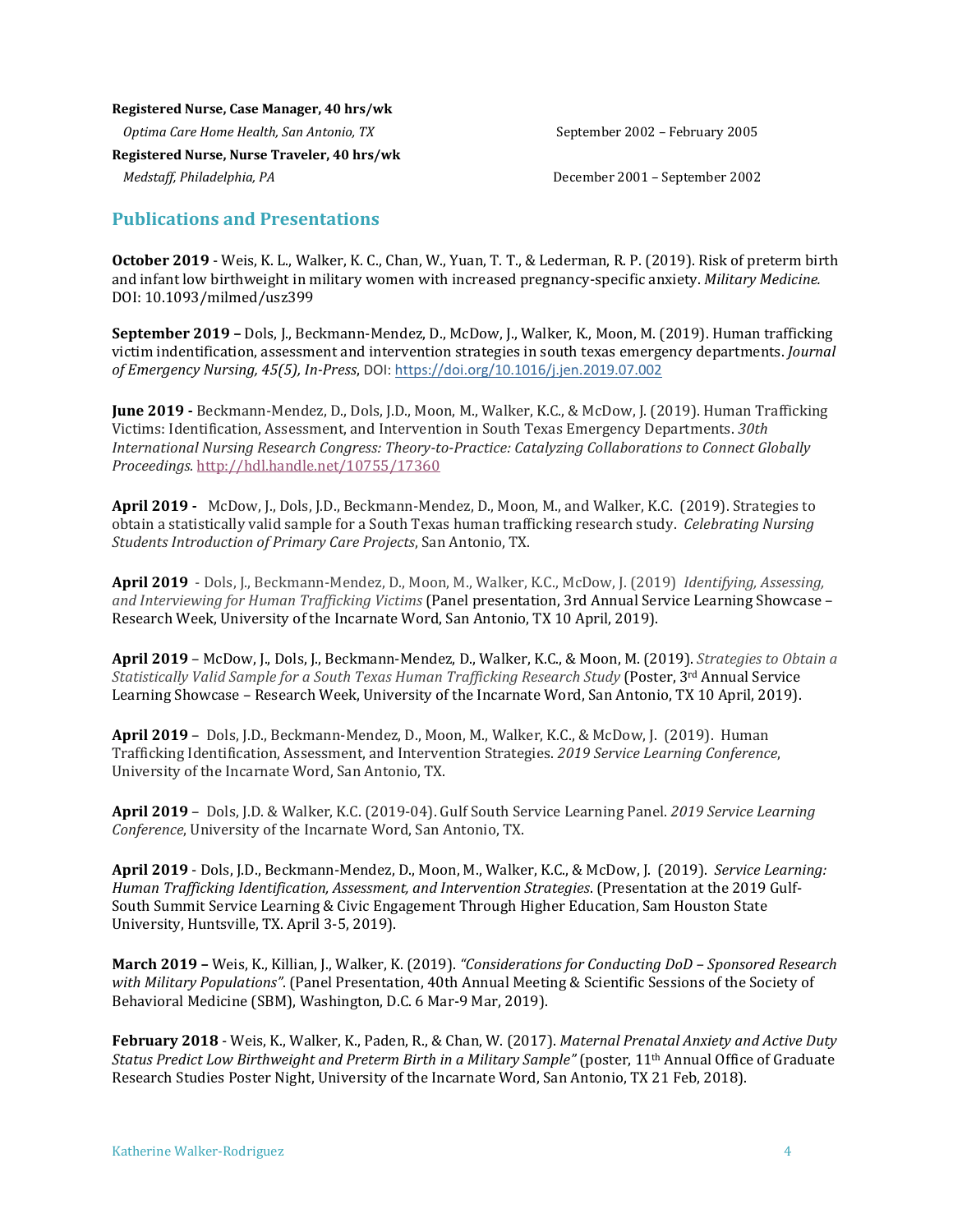**October 2017 -** Weis, K., Lederman, R., Walker, K., & Chan, W. (2017). Mentors offering maternal support reduces prenatal, pregnancy-specific anxiety in a sample of military women. *Journal of Obstetric, Gynecologic, & Neonatal Nursing, 46(5)*, 669-685.

**July 2017-** Weis, K., Lederman, R., Walker, K., & Chan, W. (2017). *Longitudinal evaluation of a prenatal mentoring program for decreasing maternal anxiety in a military sample*. (panel session, 28<sup>th</sup> International Nursing Research Congress, Sigma Theta Tau, Dublin, Ireland, Jul 27-31, 2017).

**March 2017-** Weis, K., Lederman, R., Walker, K., Paden, R., & Chan, W. (2017). *"Predictors of increased prenatal maternal anxiety, self-esteem and resilience in a sample of military women"*. (symposium, 38th Annual Meeting & Scientific Sessions of the Society of Behavioral Medicine (SBM), San Diego, CA 29 Mar-1 Apr, 2017).

**February 2016 -** Weis, K., Lederman, R., Walker, K., Valentin, M. & Chan, W. (2016). *Mentors offering maternal support (M-O-M-STM): Findings from a randomized control trial of program effectiveness. (*panel presentation, 9th Annual UIW Research Week, San Antonio, TX, Feb 22-26, 2016).

**November 2014** - Poster Presentation: Mentors Offering Maternal Support (M.O.M.S. ™): Integrated Nursing Intervention Targeting Maternal Anxiety, Depression, Coping and Resilience for Improved Birth Outcomes *TriService Nursing Research Program Evidence Based Conference, San Antonio TX*

**April 2014** - Poster Presentation: Mentors Offering Maternal Support (M.O.M.S. ™): A Military Intervention Program for Decreasing Maternal Anxiety and Depression and Building Resilience. *Society of Behavioral Medicine Conference, Philadelphia PA*

**November 2012** – Poster Presentation: Mentors Offering Maternal Support (M.O.M.S. ™): Proof of Concept *UTHSC Knowledge Market, San Antonio TX*

## **License & Certifications**

Licensed Registered Nurse – Texas/Compact License- License # 674311

CPR/AED Health Care Provider Certified Trauma Nurse Core Course Certified (TNCC) Emergency Nurse Pediatric Course Certified (ENPC)

Pediatric Advanced Life Support Certified (PALS)

Non-Violent Crisis Intervention Certified (NVCI)

FEMA Disaster Management – Course Completion

Licensed Real Estate Agent – Texas

#### **Awards**

Christus Health Certificate of Achievement for 5 years of service President's Honor Roll Texas Tech University Health Sciences Center Dean's Honor Roll Texas Tech University Health Sciences Center Biltmore Who's Who Among Healthcare Professionals Magna Cum Laude – BSN

**Memberships** Sigma Theta Tau